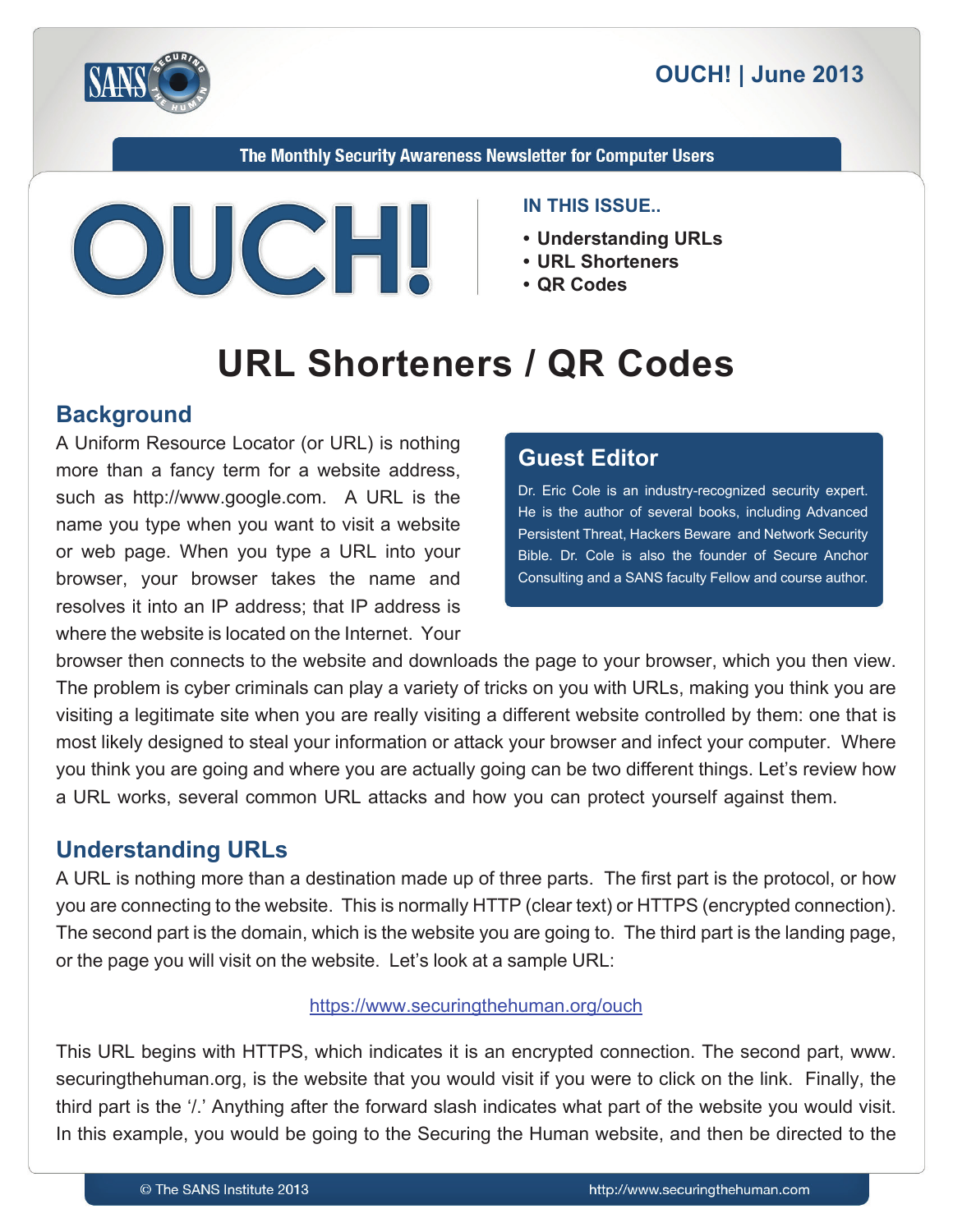

# **URL Shorteners / QR Codes**

latest OUCH! pages. The most important part to examine is the second part -- the domain. Is that really the website you intend on visiting? Let's see how bad guys can play tricks on you and send you to websites that they control.

#### **URL Shortener**

You most likely have seen a URL shortener before; it is nothing more than a service that takes very long, complex URLs and shortens them to very short, simple URLs. This makes it easier to communicate long or complex URLs through traditional communications, such as in email. It is also used when the number of characters is limited, such as on Twitter or text messaging. Examples of such shortening services include tinyurl.com, bit.ly or goo.gl. The risk with these is that when you click on a shortened URL, you



*To be safe, first verify the true* destination of shortened URLs or *QR* codes before clicking on them.

can't see the true destination. As such, attackers can post shortened URLs that ultimately take you to websites they control.

One of the ways you can protect yourself is to verify where a shortened link will take you before you click on the link. Several websites offer a service that lets you copy/paste a shortened URL and see its true destination (see Resources for examples). In addition, some URL shorteners give you the option of previewing the true destination. For example, if you have a bit ly URL, simply add a '+' to the end of the URL to see the true destination. like this:

#### http://bit.ly/10hVtvV+

#### **QR** Codes

A QR code is similar to the concept of URL shorteners, but designed for your smartphone. It converts a URL into a digital image. By using a special app on your mobile device, you can take a picture of the QR code, which then opens a browser on your mobile device and takes you to the website embedded in the QR code. However, you run the same risk associated with URL shorteners, in that you are trusting the QR code and you do not know where it is going. For example, let's say you are at a train station or